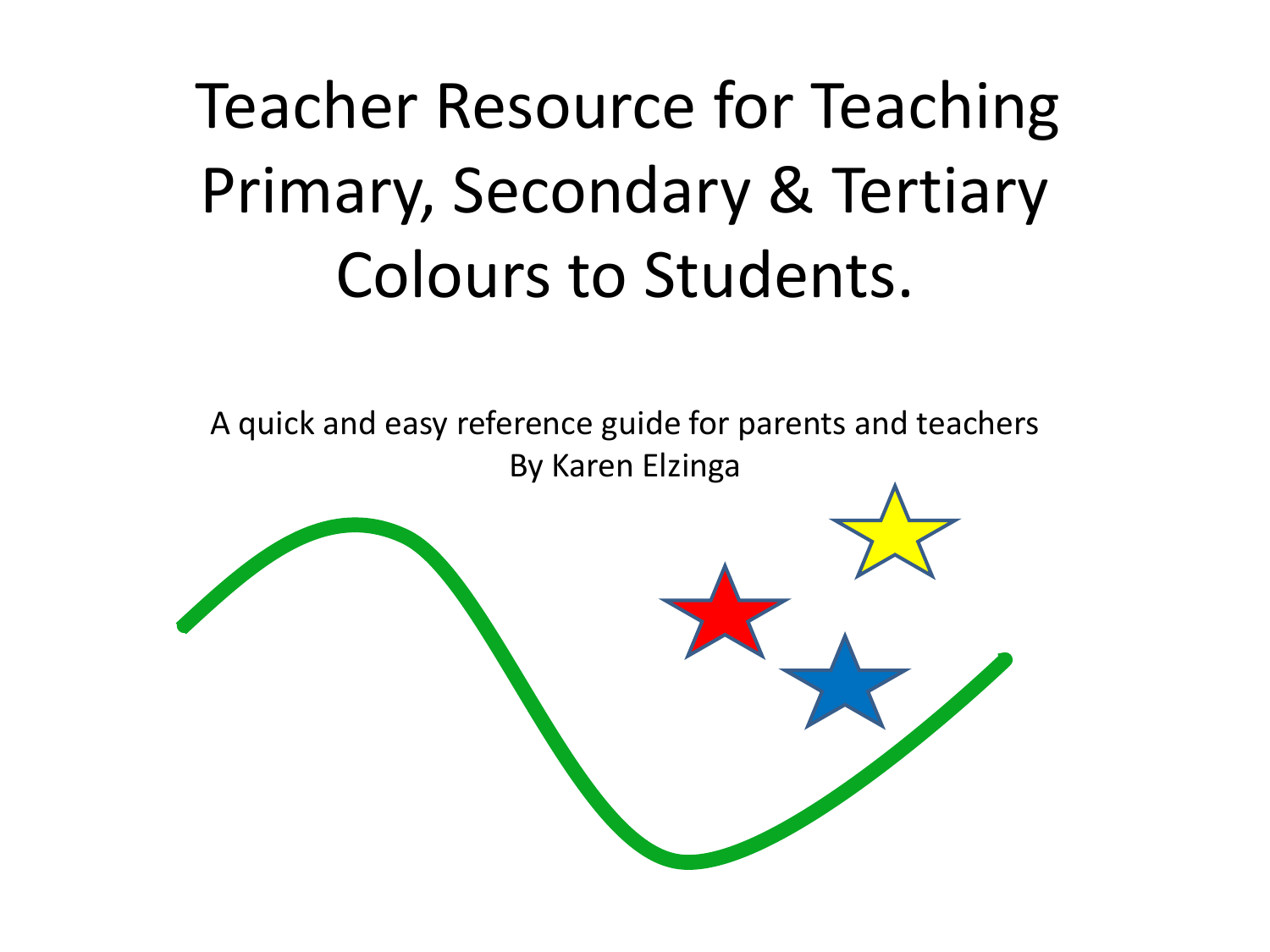#### Colour wheel

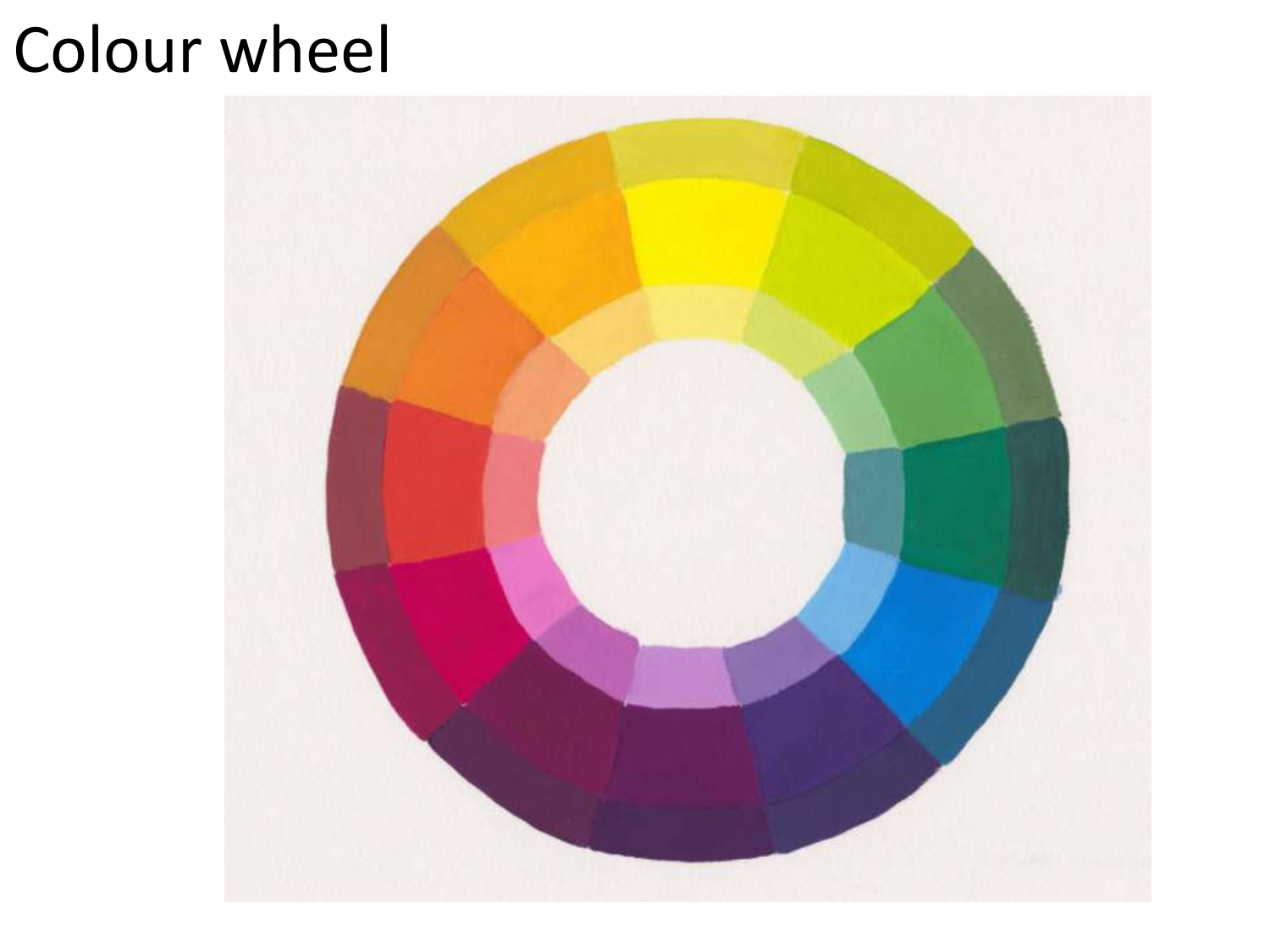## What is the definition of a primary colour?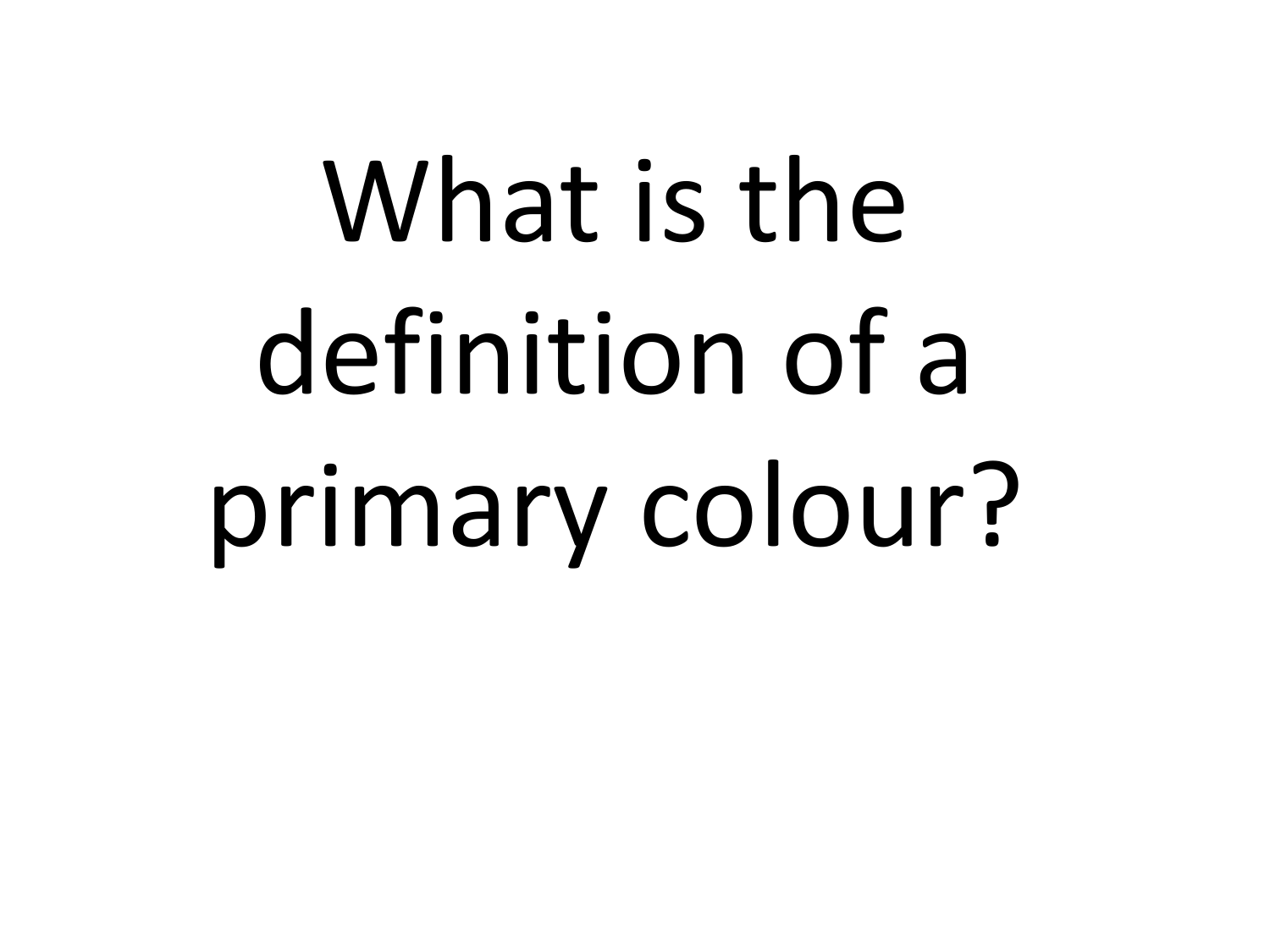### What is the definition of a primary colour?

A Primary colour is a colour that cannot be achieved from combining other colours together. Primary colours are the basis from which other colours are made.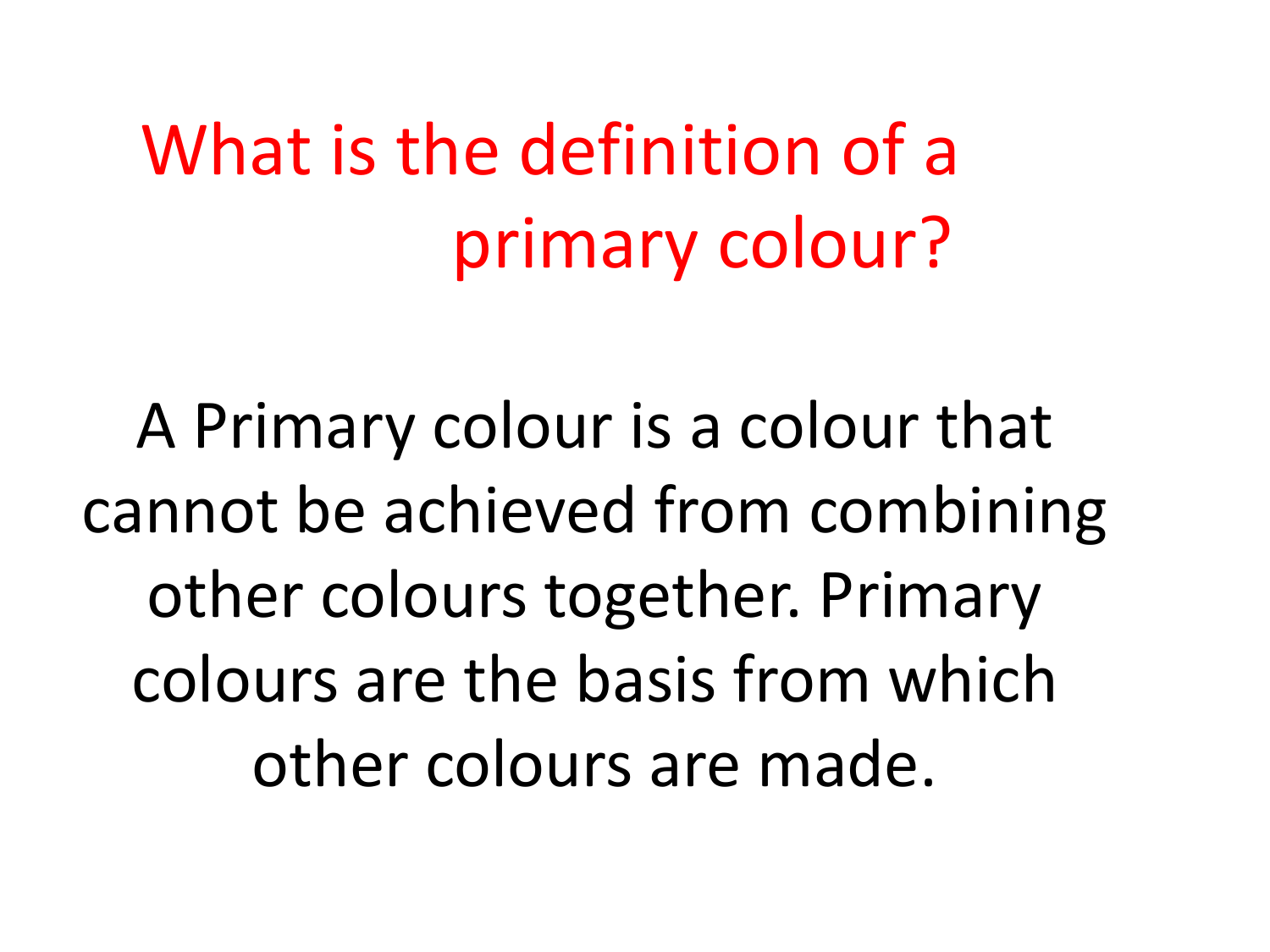### There are 3 primary colours



### Can you guess what they might be?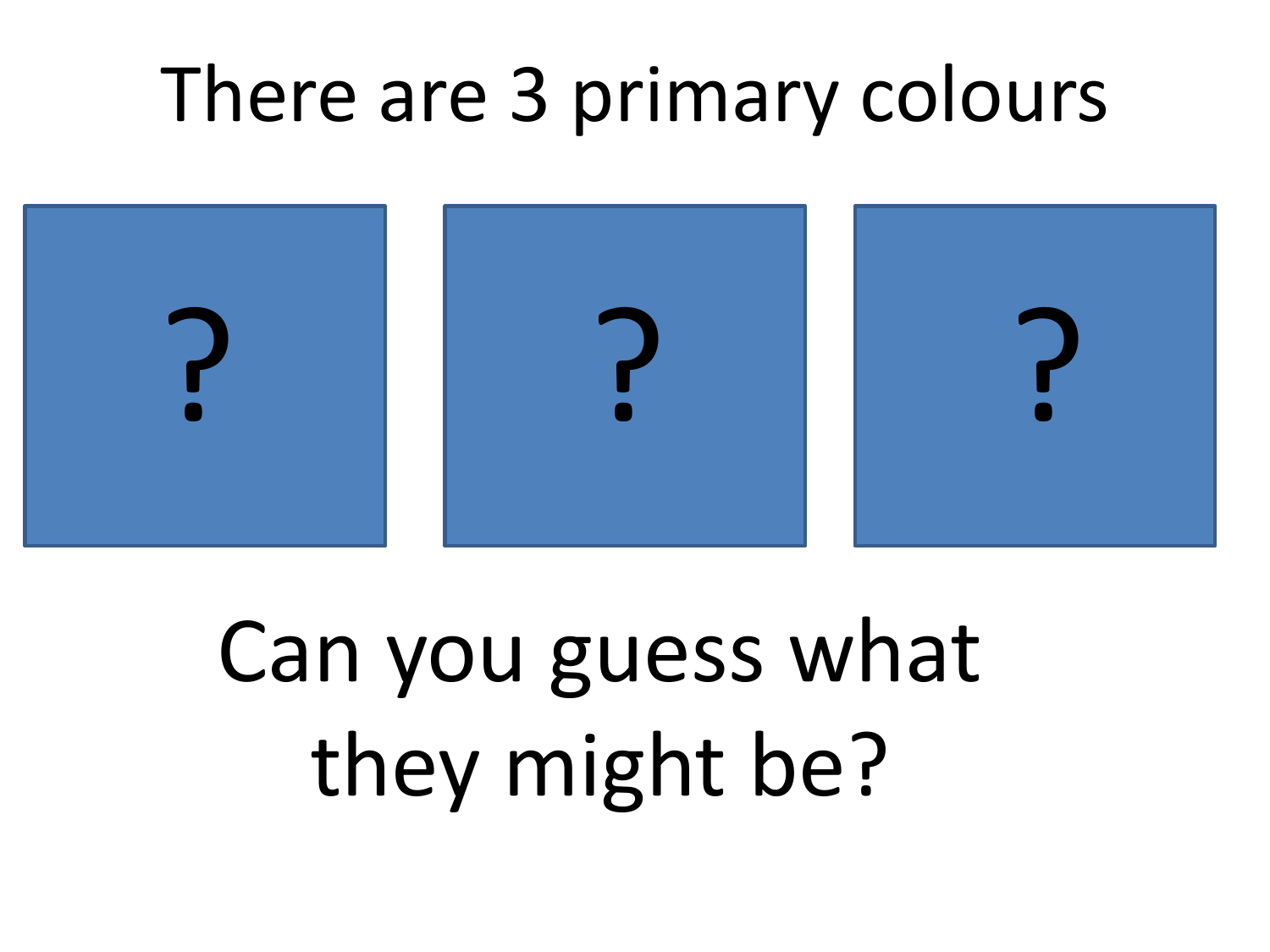#### The 3 primary colours are:



### Red Blue Yellow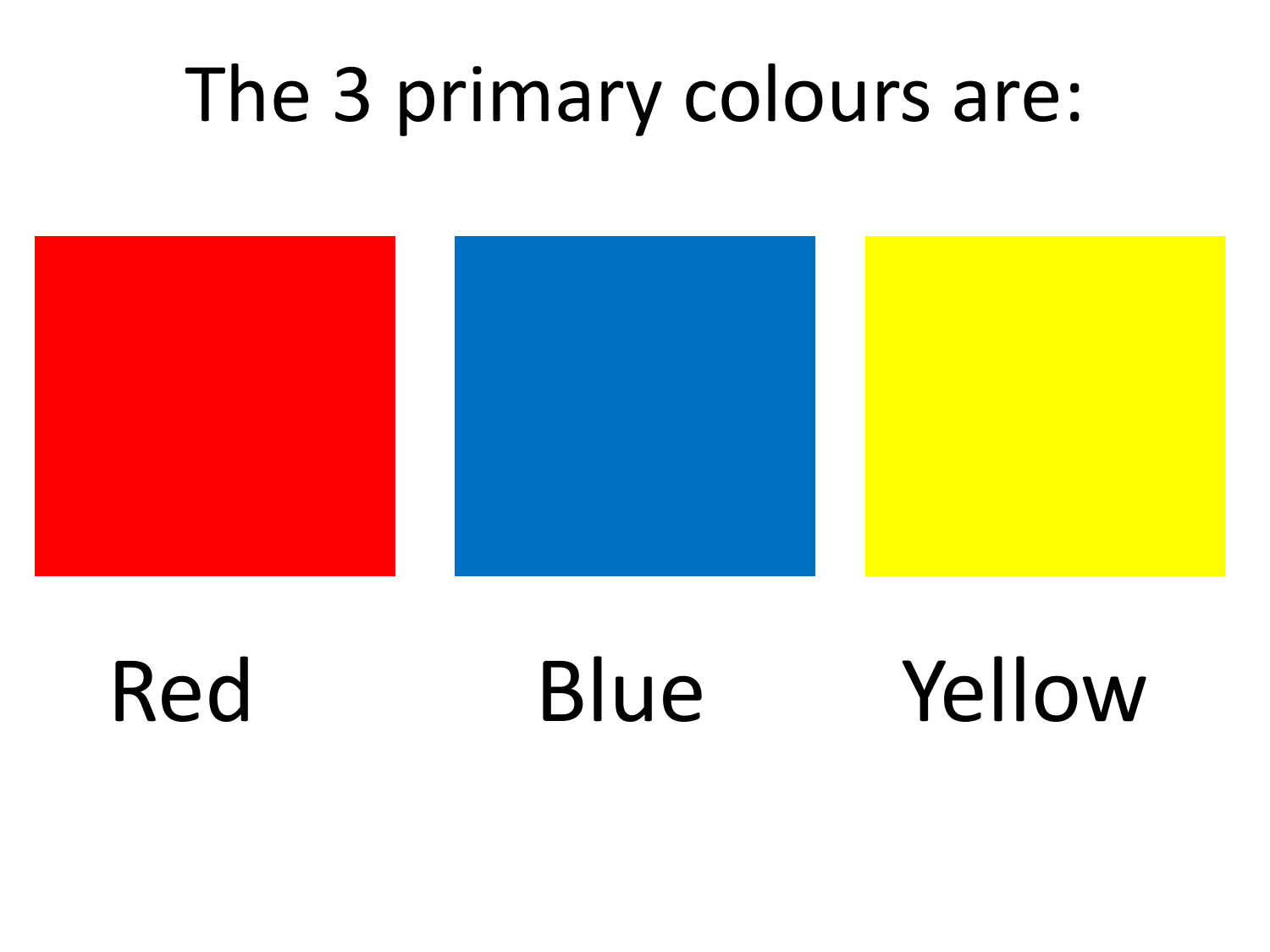#### Give two colour wheel sheets to students

#### One is to write on and the other is to paint on.

Add both to their visual diaries for future reference when completed.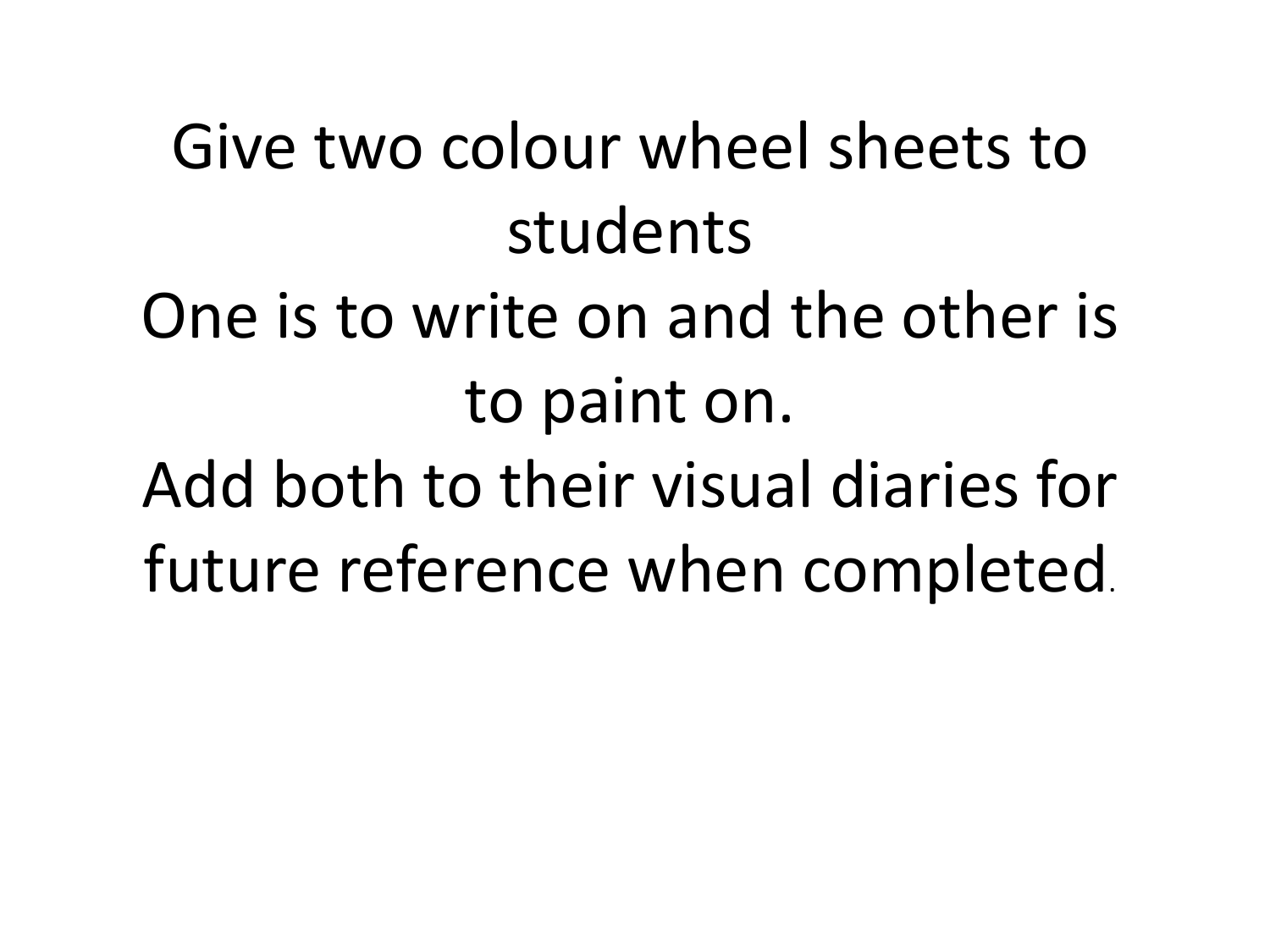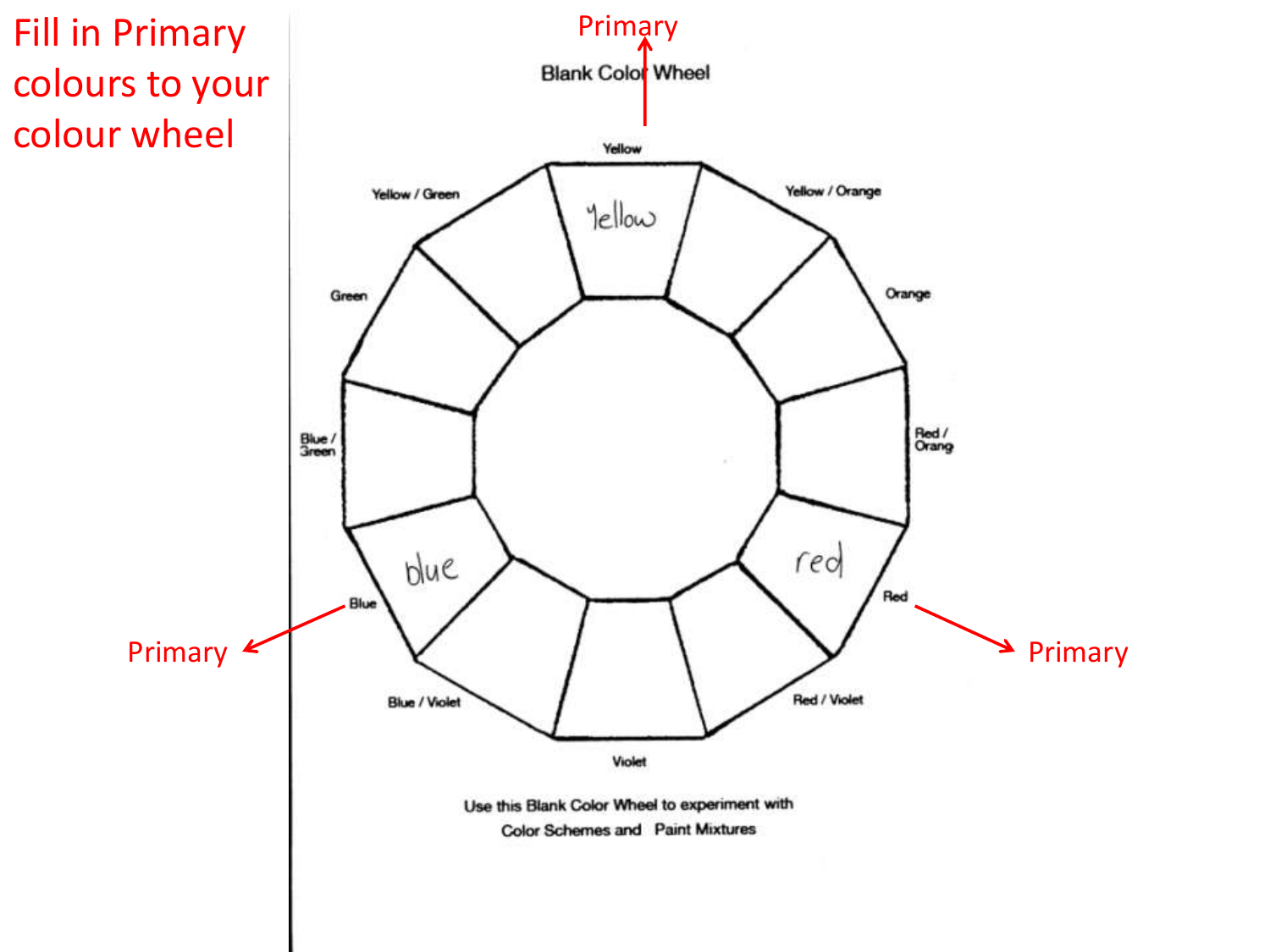### Paint your primary colours onto your colour onto a second wheel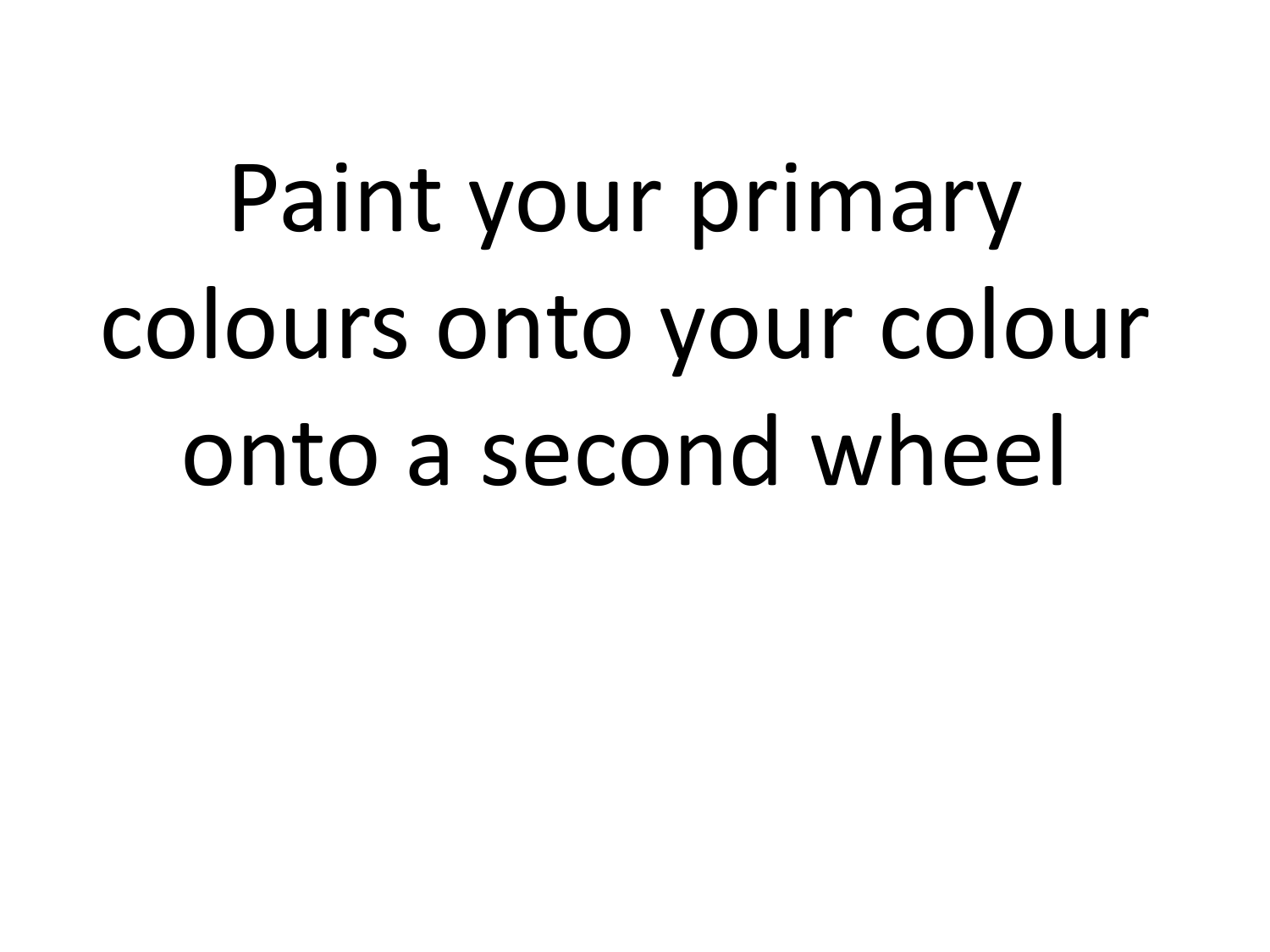## What is the definition of a secondary colour?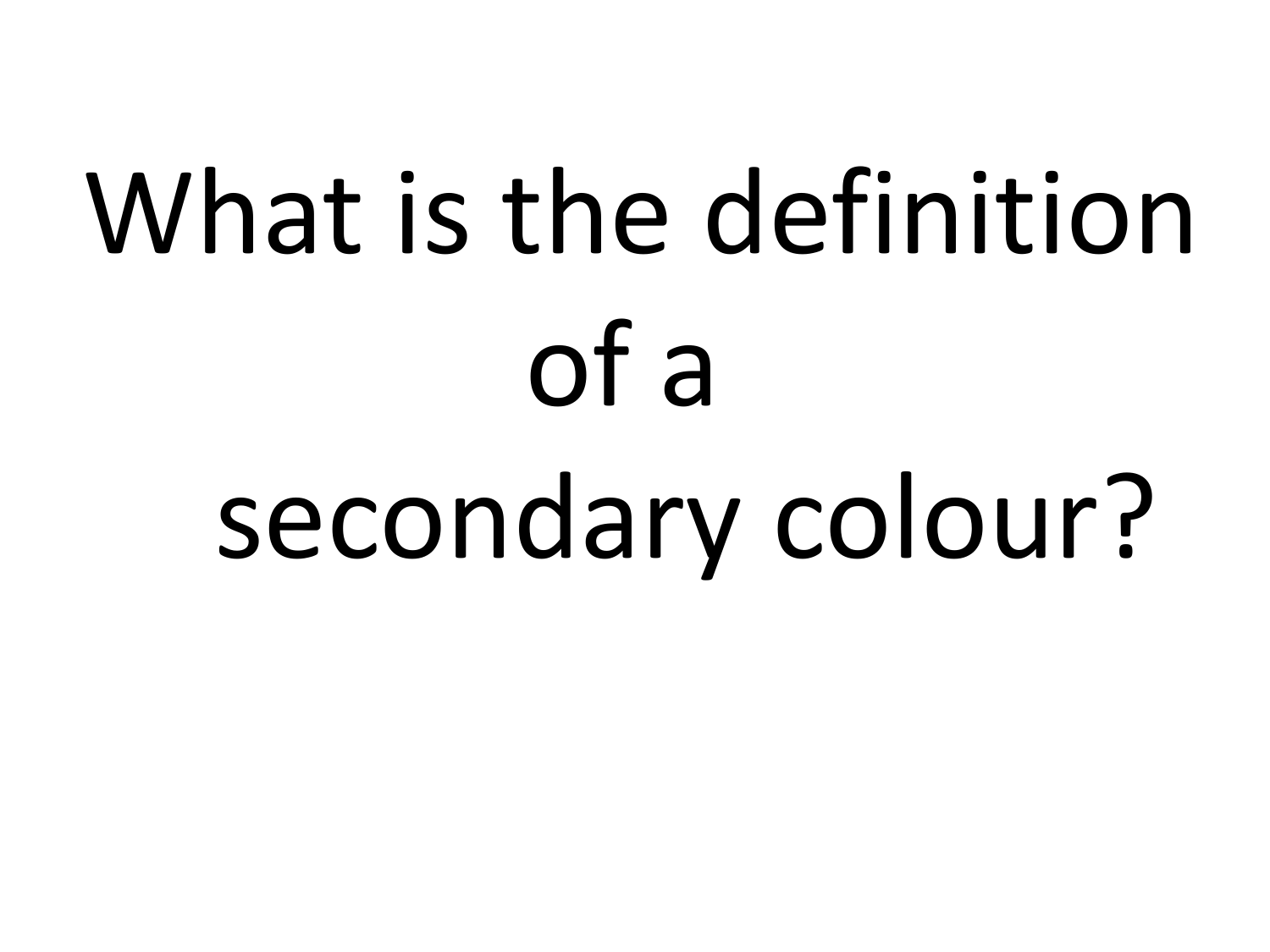What is the definition of a secondary colour?

A Secondary colour is a colour that can be achieved by mixing together two primary colours.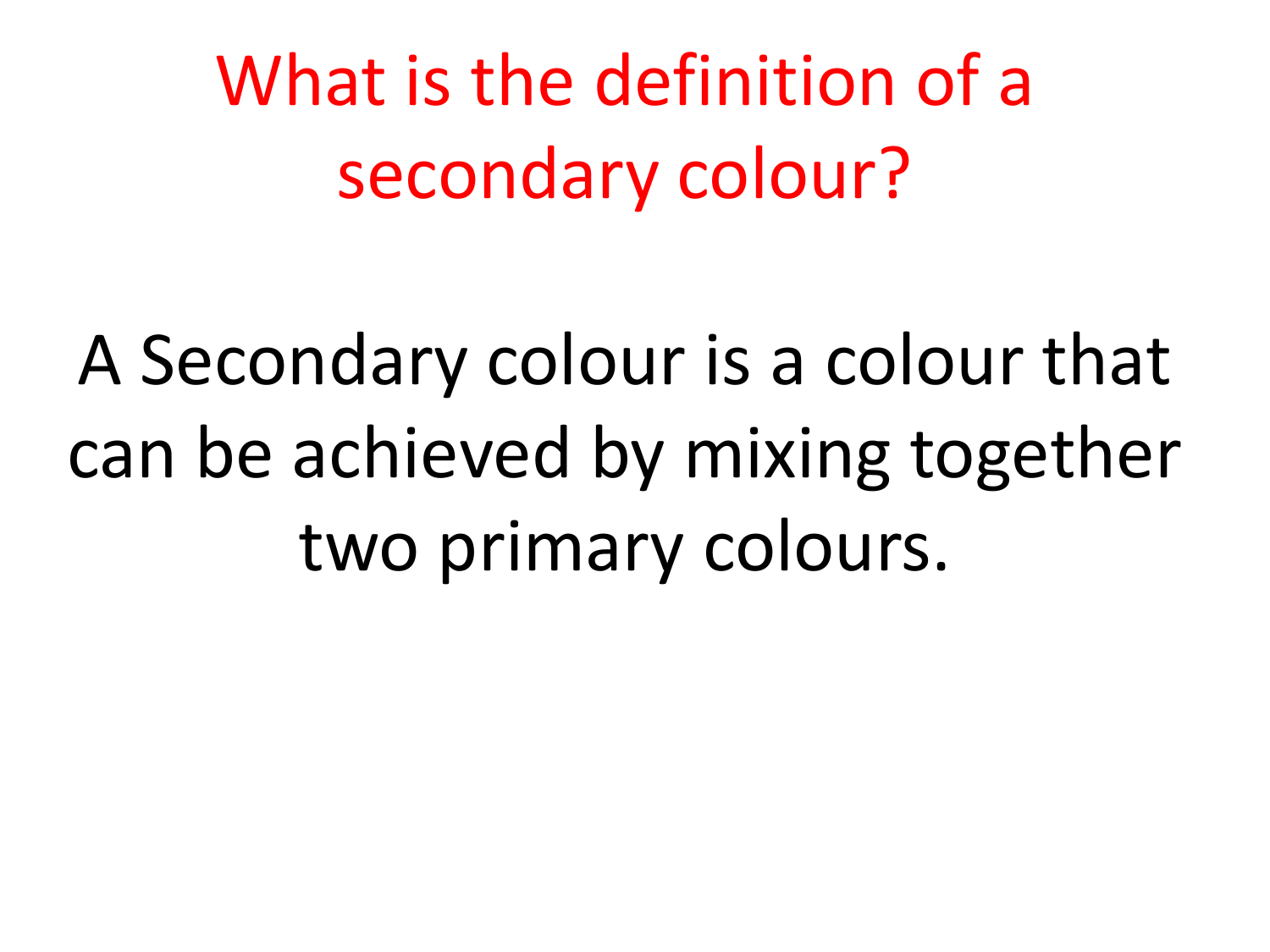#### What colours are Secondary colours?





Primary colours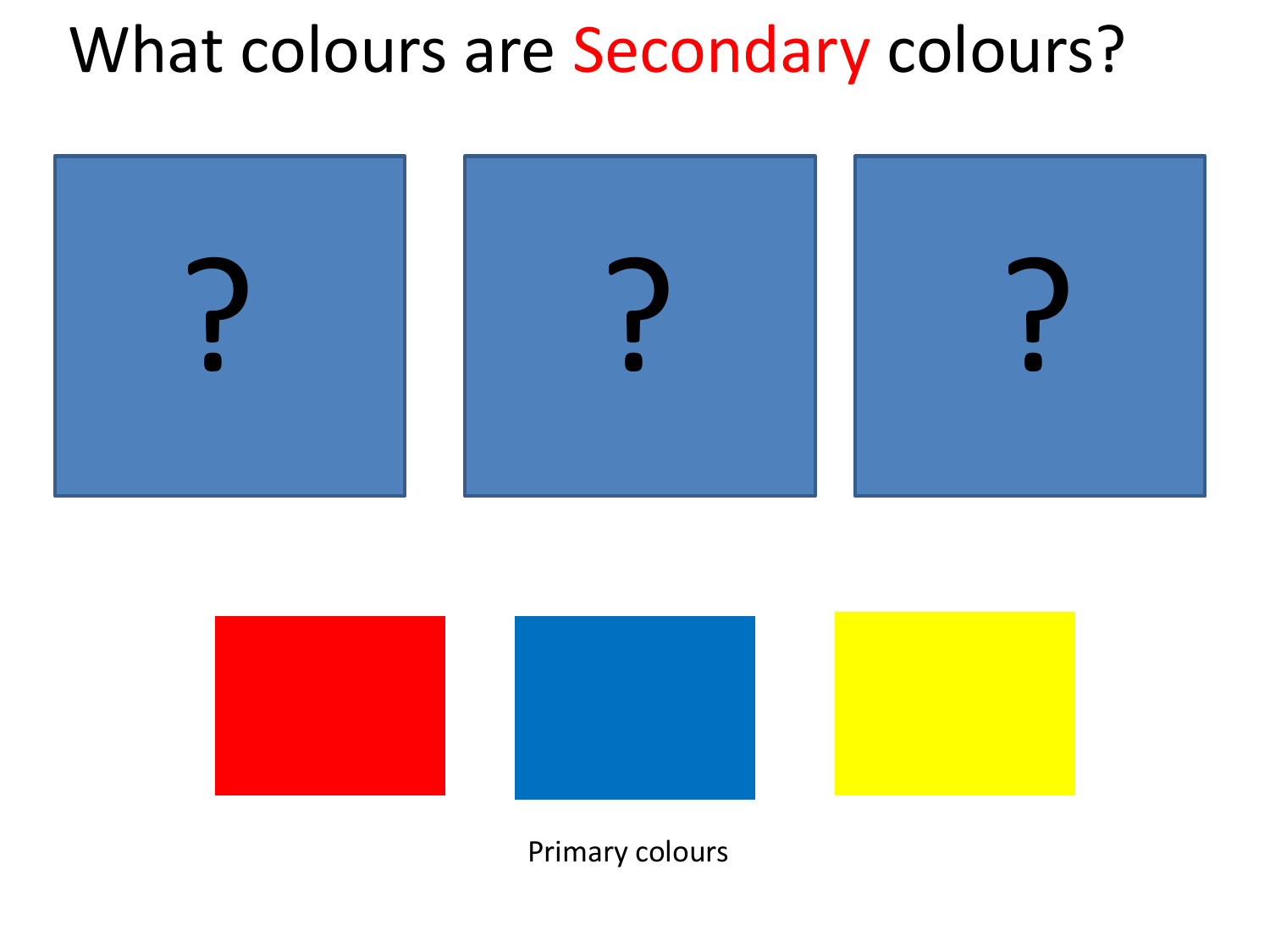#### These colours are Secondary colours?



#### Orange Purple Green

Primary colours Red + yellow

Primary colours Red + blue

Primary colours Blue + yellow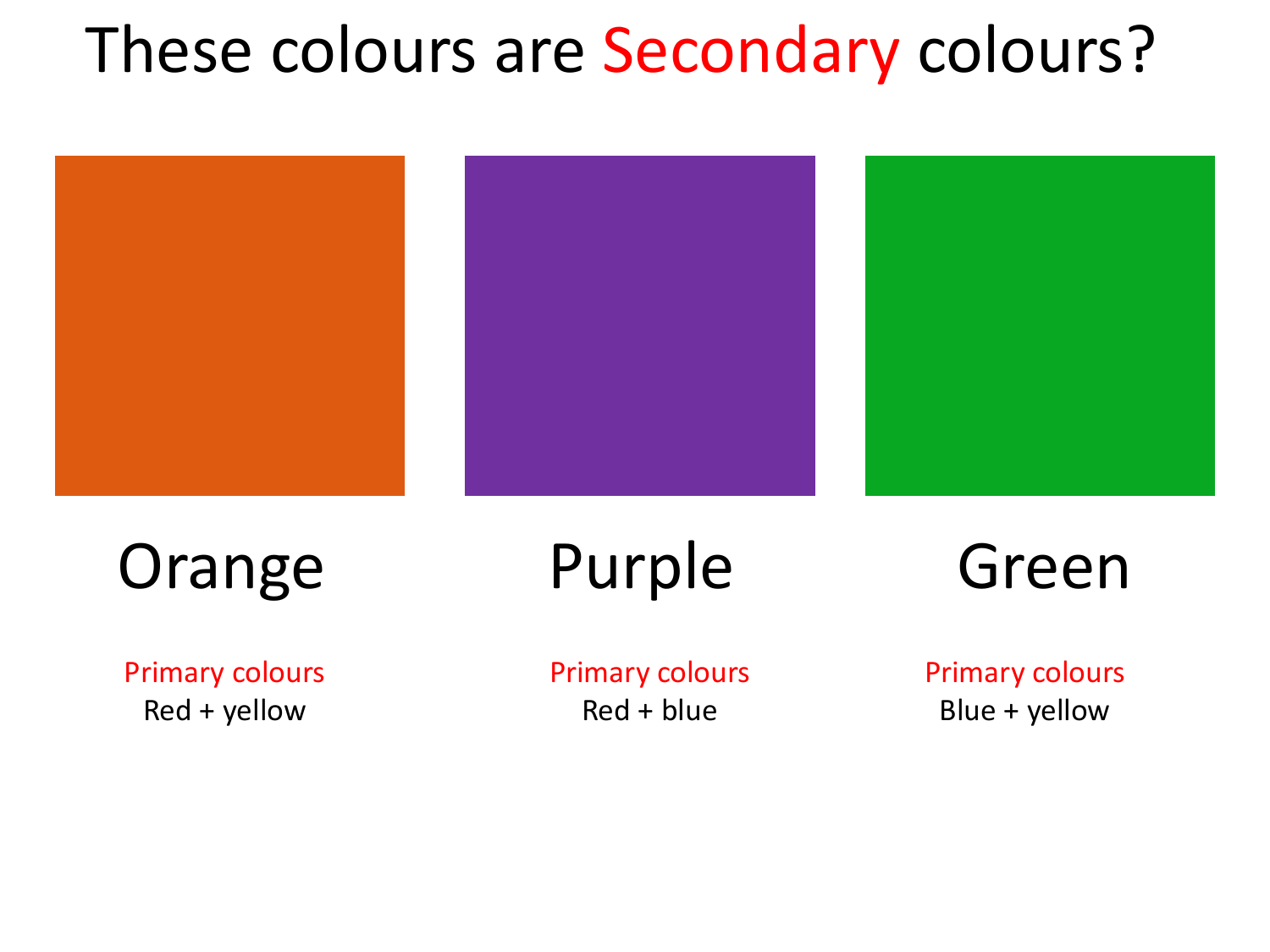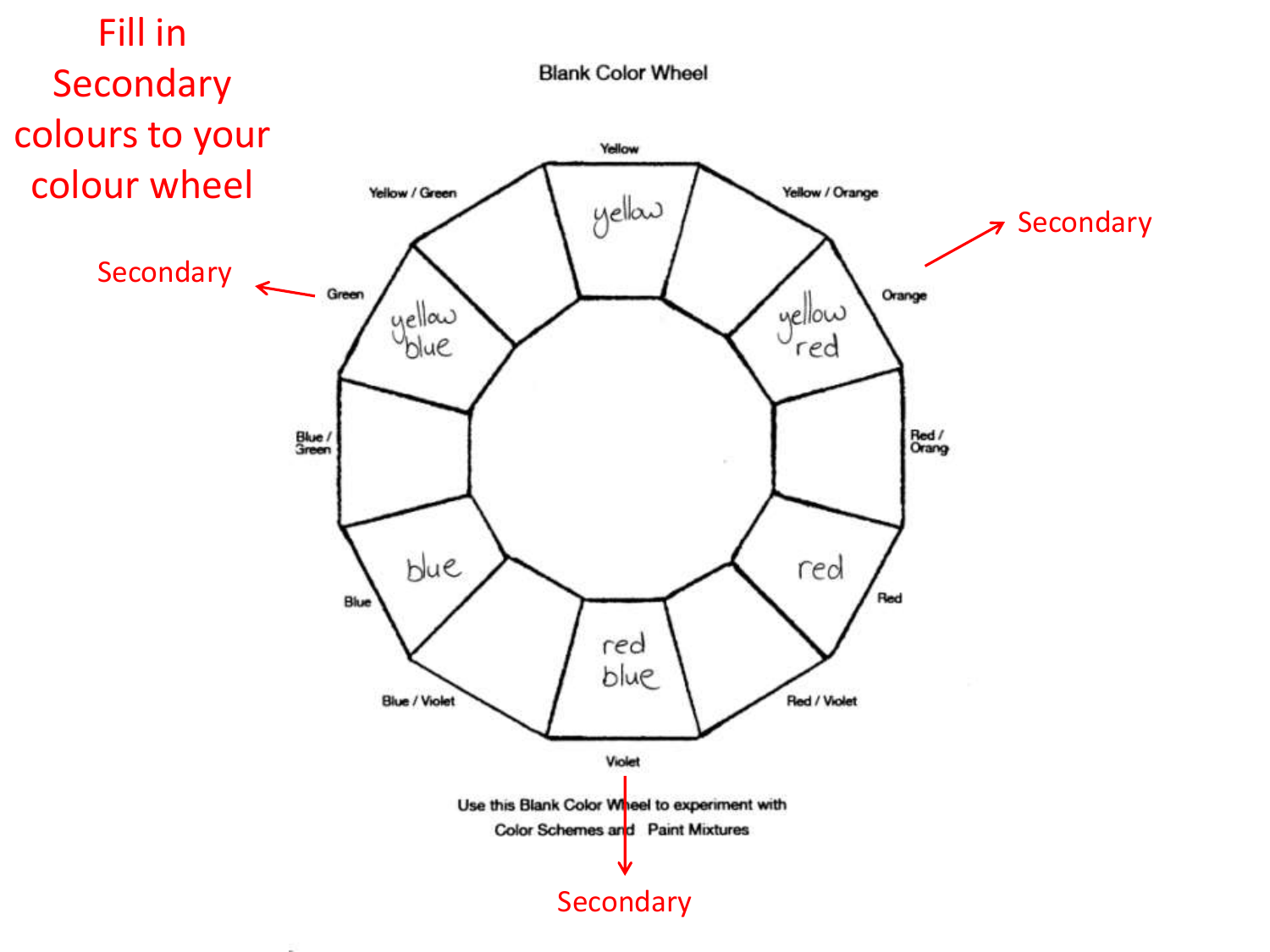# Paint your Secondary colours onto your colour wheel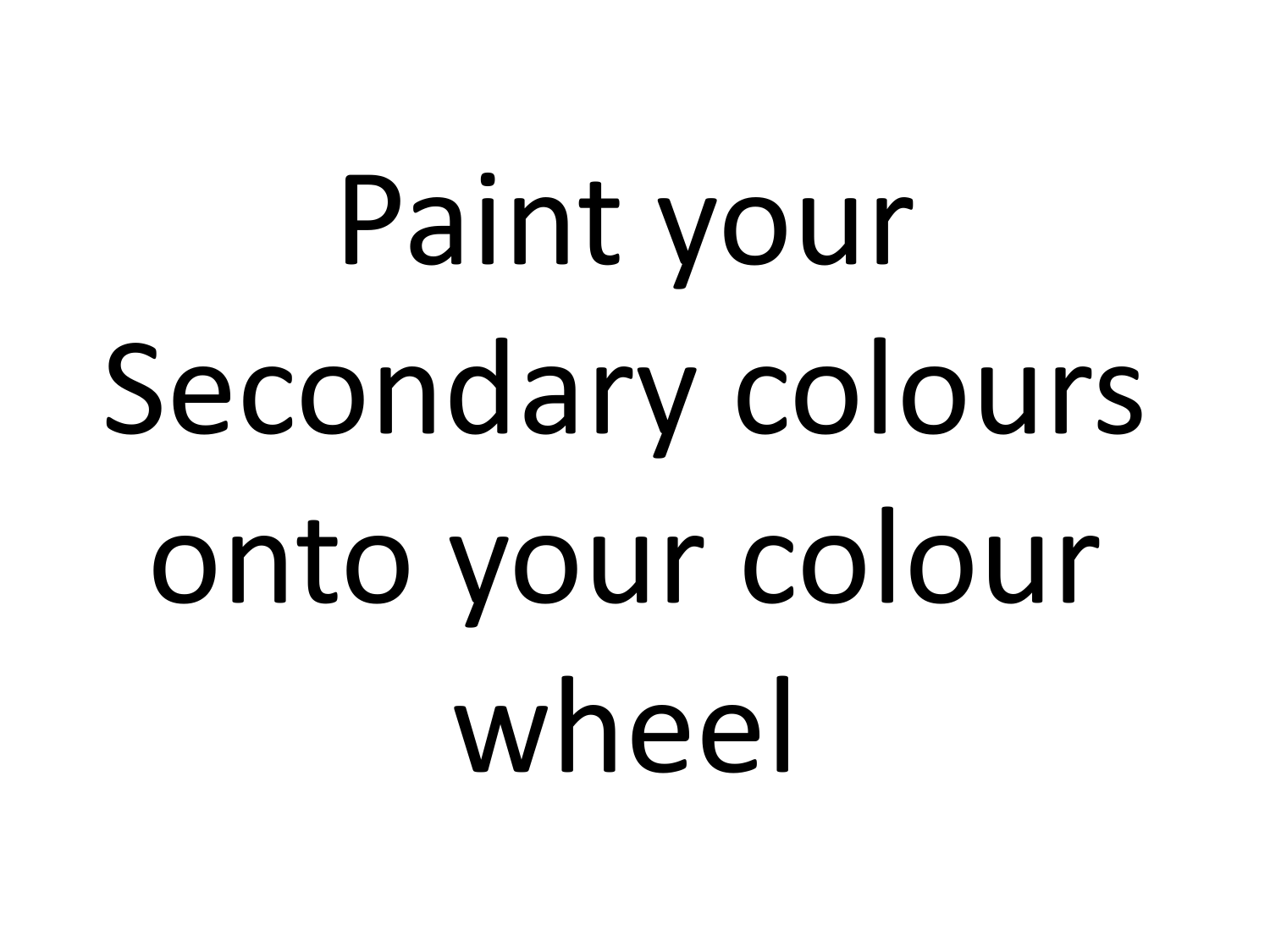#### Write in your visual diary and write your answers

#### How to make Secondary Colours

Red / Blue =

Blue / Yellow =

Yellow / Red =

Practice makes for a perfect memory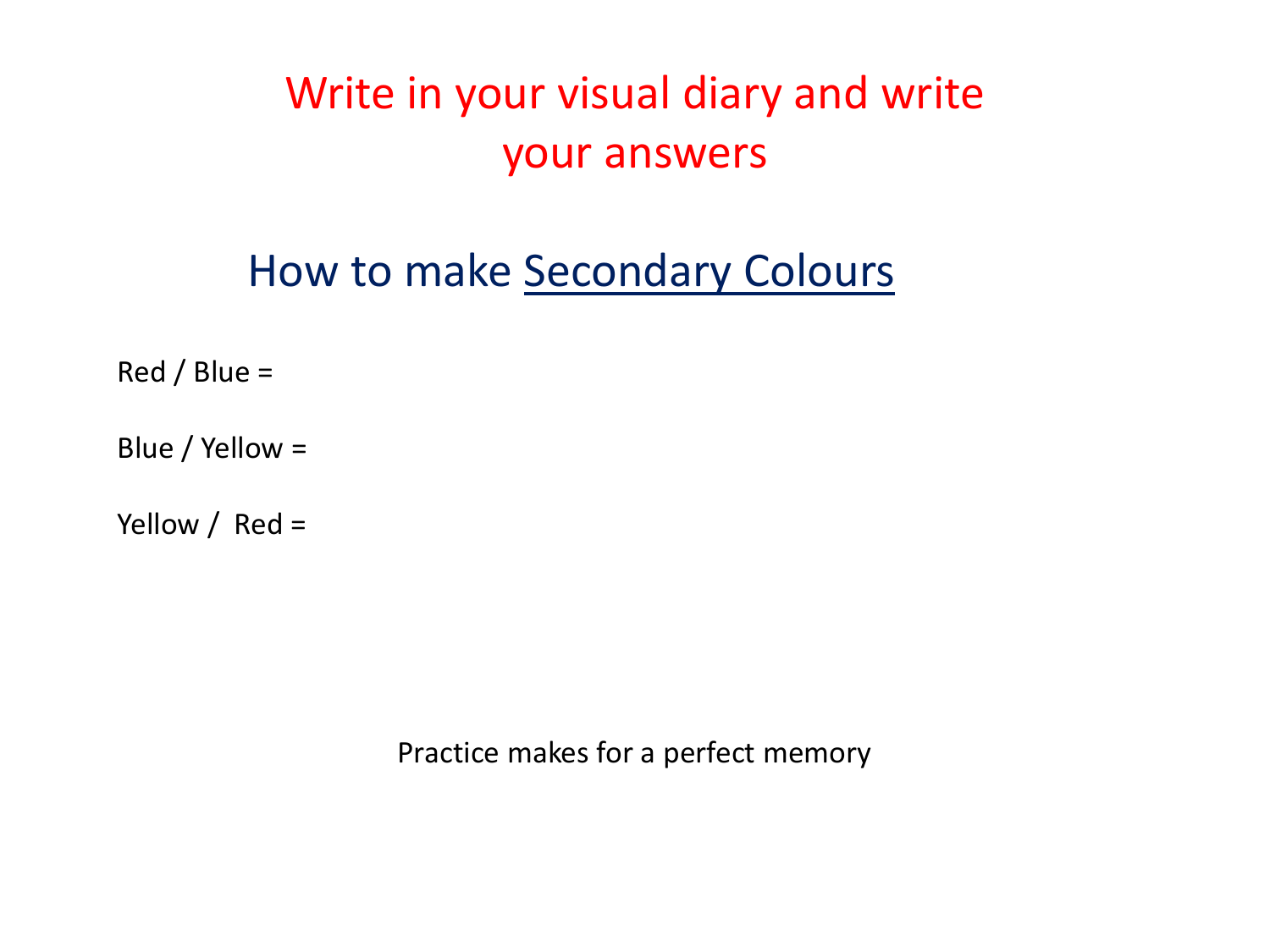What is the definition of a Tertiary colour?

A Tertiary colour is made from combining either 3 Primary colours together or combining a secondary colour and a primary colour together.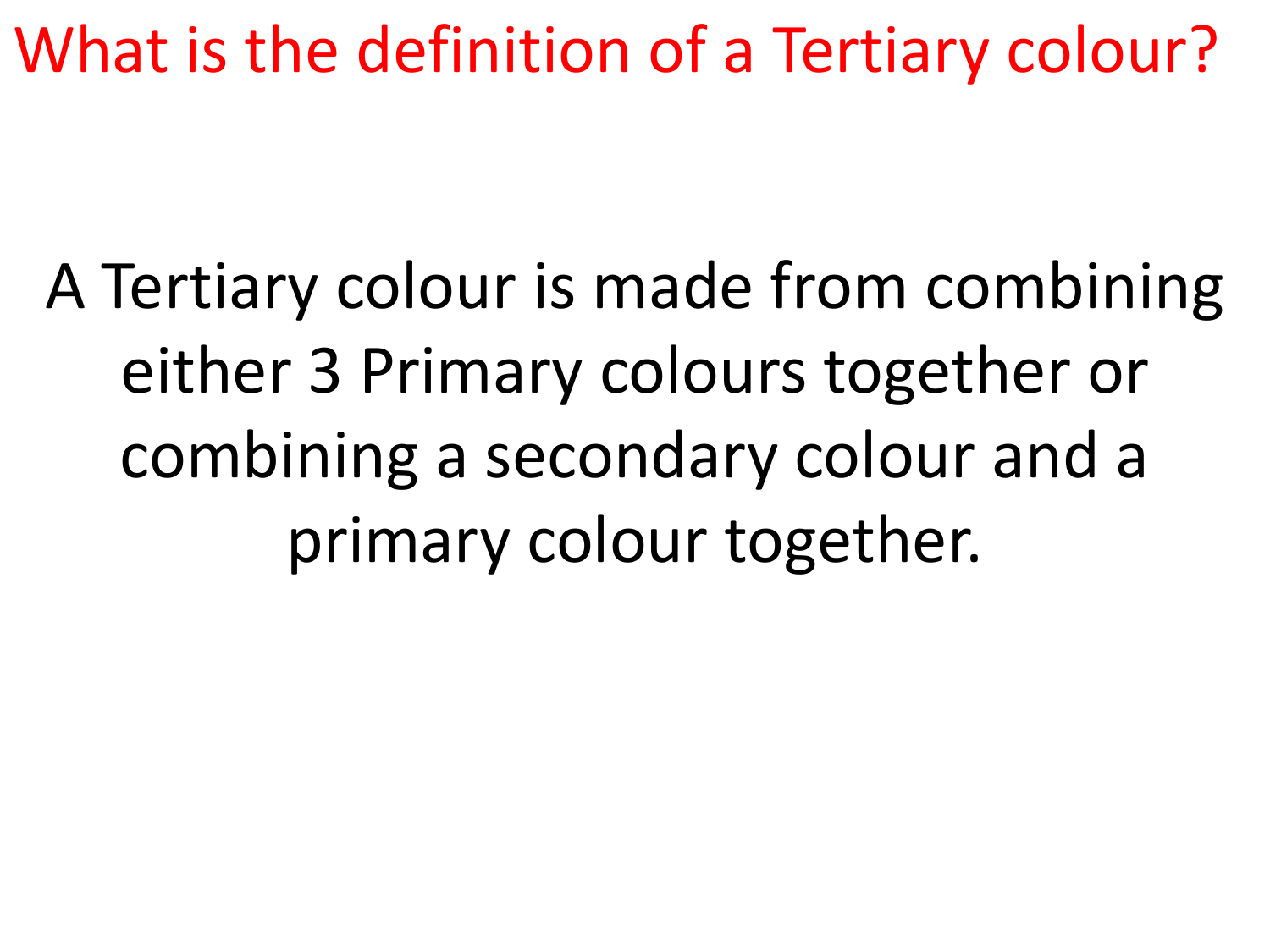#### What colours are Tertiary colours?



#### Brown

Primary colours red + yellow + blue

#### Red orange

Primary colours Red + yellow + red

Or

#### Yellow Green

Primary colours Yellow + blue + yellow

Or

Or

Primary + Secondary colours Red + green

Primary + Secondary Colours Red + Orange

Primary + Secondary colours Yellow + Green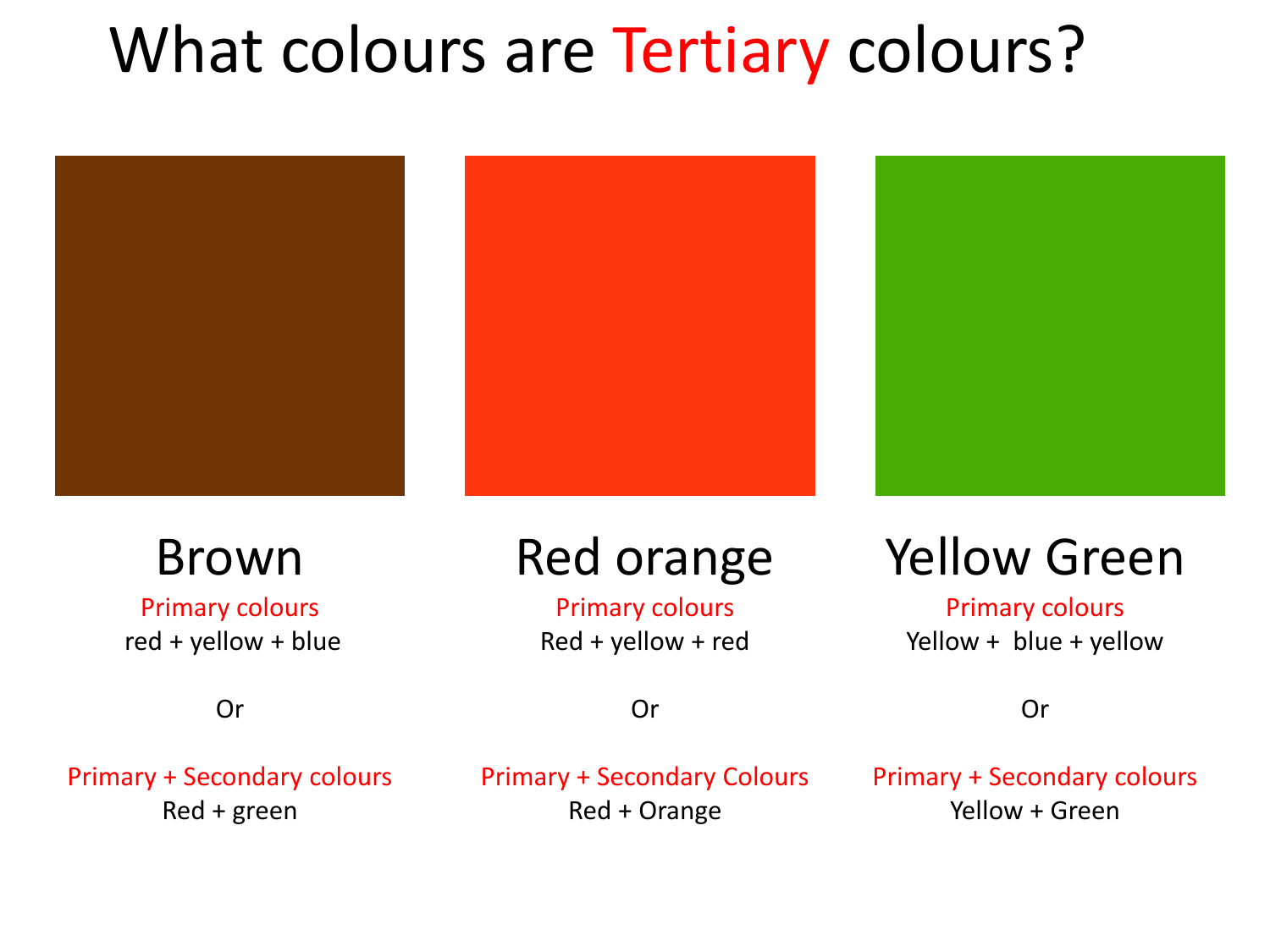# Paint Tertiary colours on your colour wheel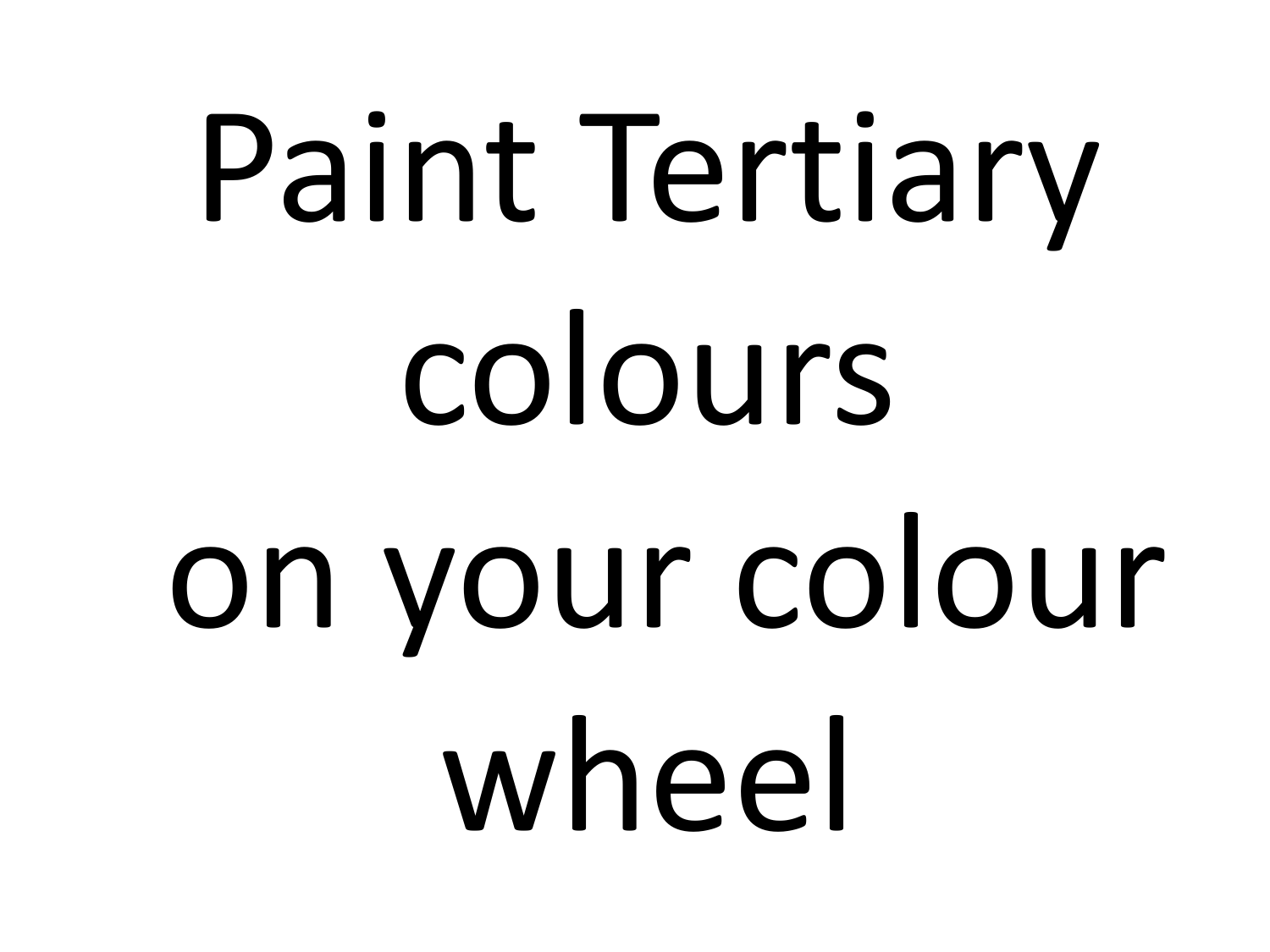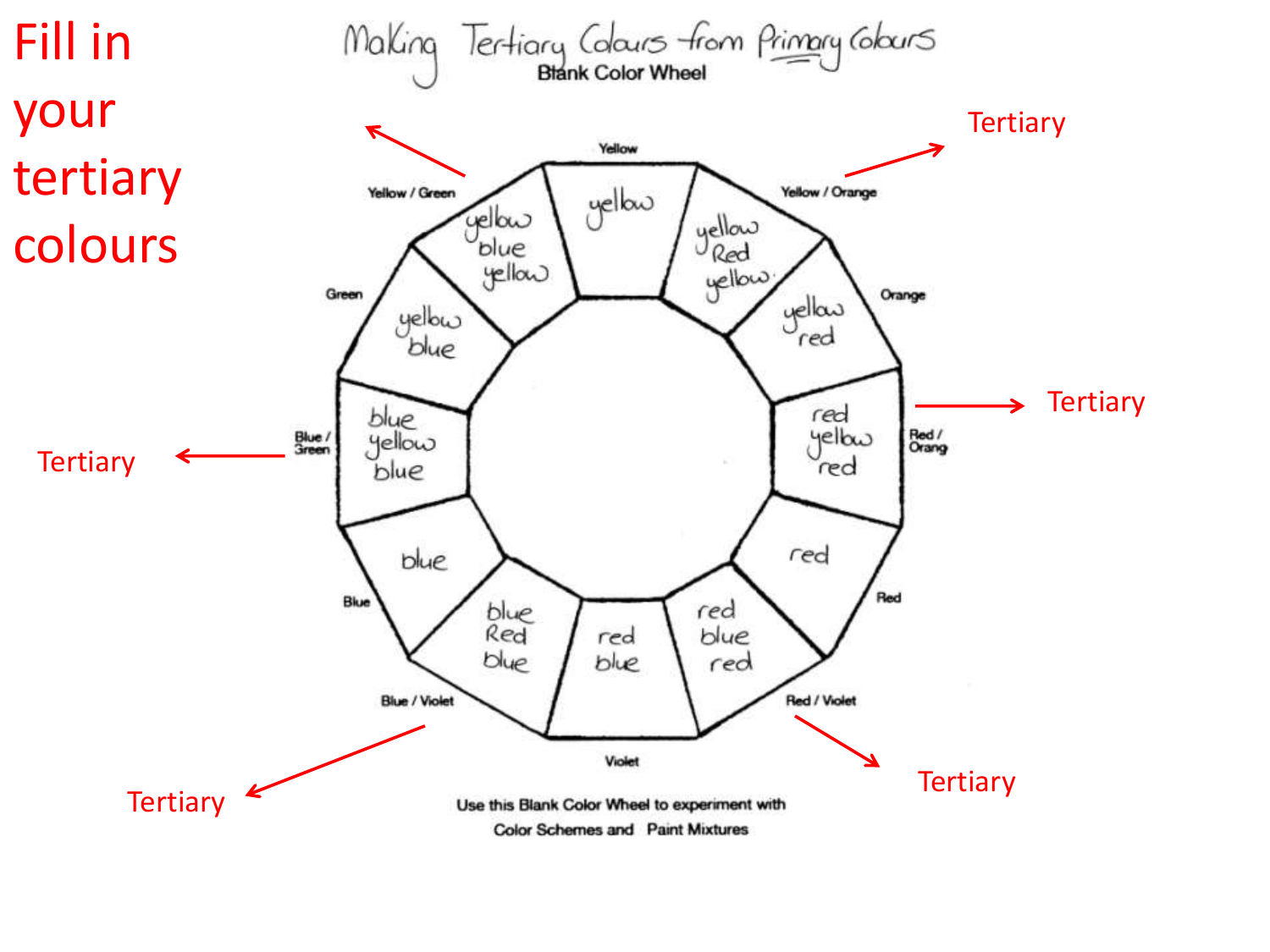Write in your visual diary and write your answers

How to make Tertiary colours

- Yellow / Orange =
- Red /Orange =
- Red / Violet (purple) =
- Blue / Violet (purple) =
- Blue / Green =
- Yellow / Green =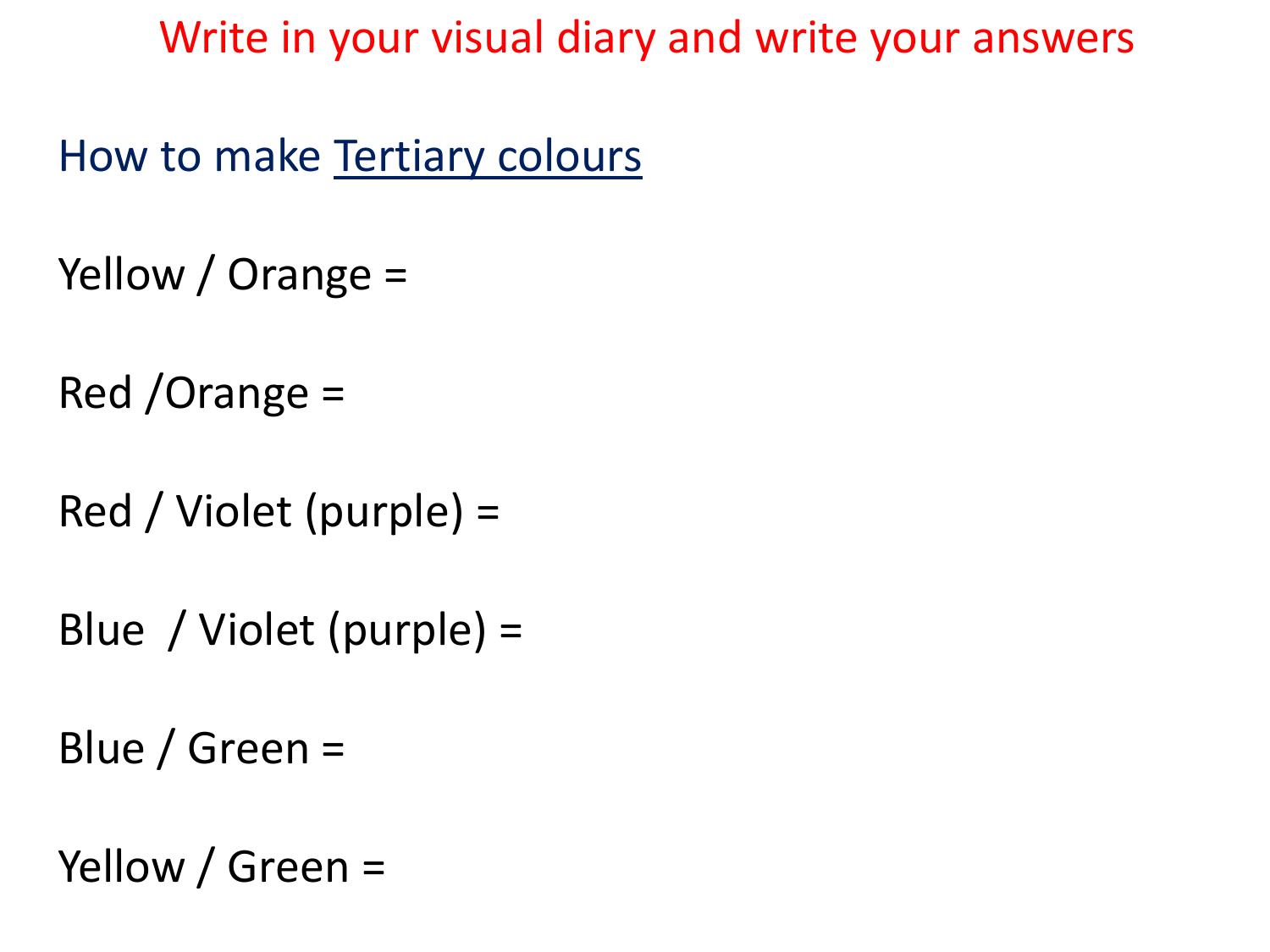#### Black and White

#### Black and white are classed as hues, they can be mixed with any colours to lighten or darken the shade.

So are black and white even colours?

Well scientist don't believe black is even a colour at all, they believe black is simply the result you create when mixing all other colours together, that said they do class white as a colour and say if you placed all the colours on a light spectrum and spun it the colour you would see would be white and not black, thus making white a viable colour. Food for though isn't it!